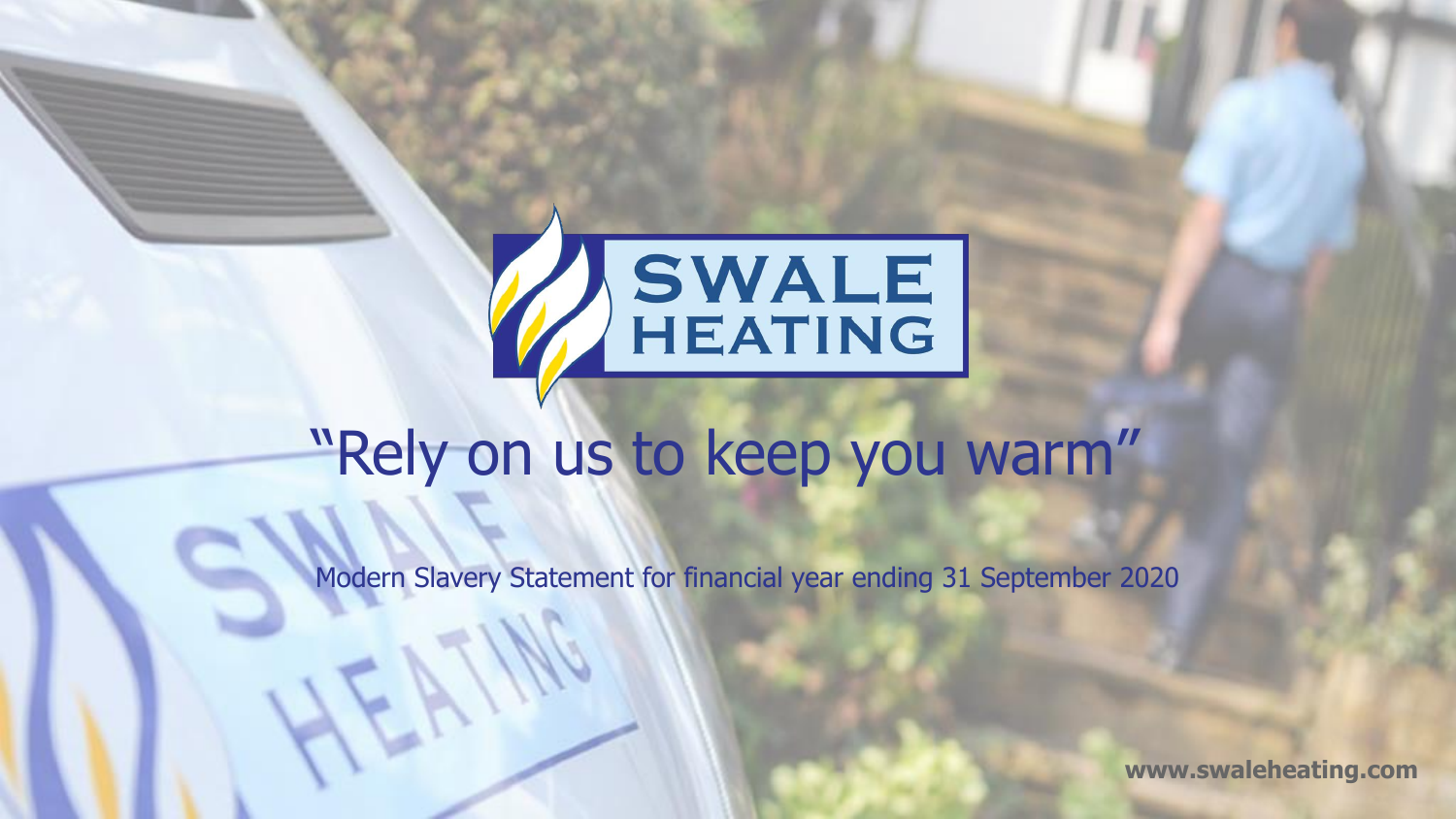# Modern Slavery Statement

This report covers our progress against modern slavery actions in six areas:

| <b>Our Supply Chain</b>       | <b>Our Policies on Modern</b> |
|-------------------------------|-------------------------------|
| <b>Structures</b>             | Slavery                       |
| <b>Our Due Diligence</b>      | <b>Risk Evaluation and</b>    |
| <b>Processes</b>              | <b>Assessment Procedures</b>  |
| <b>Our KPIs and Measuring</b> | <b>Training Completed for</b> |
| <b>Our Effectiveness</b>      | our Teams                     |





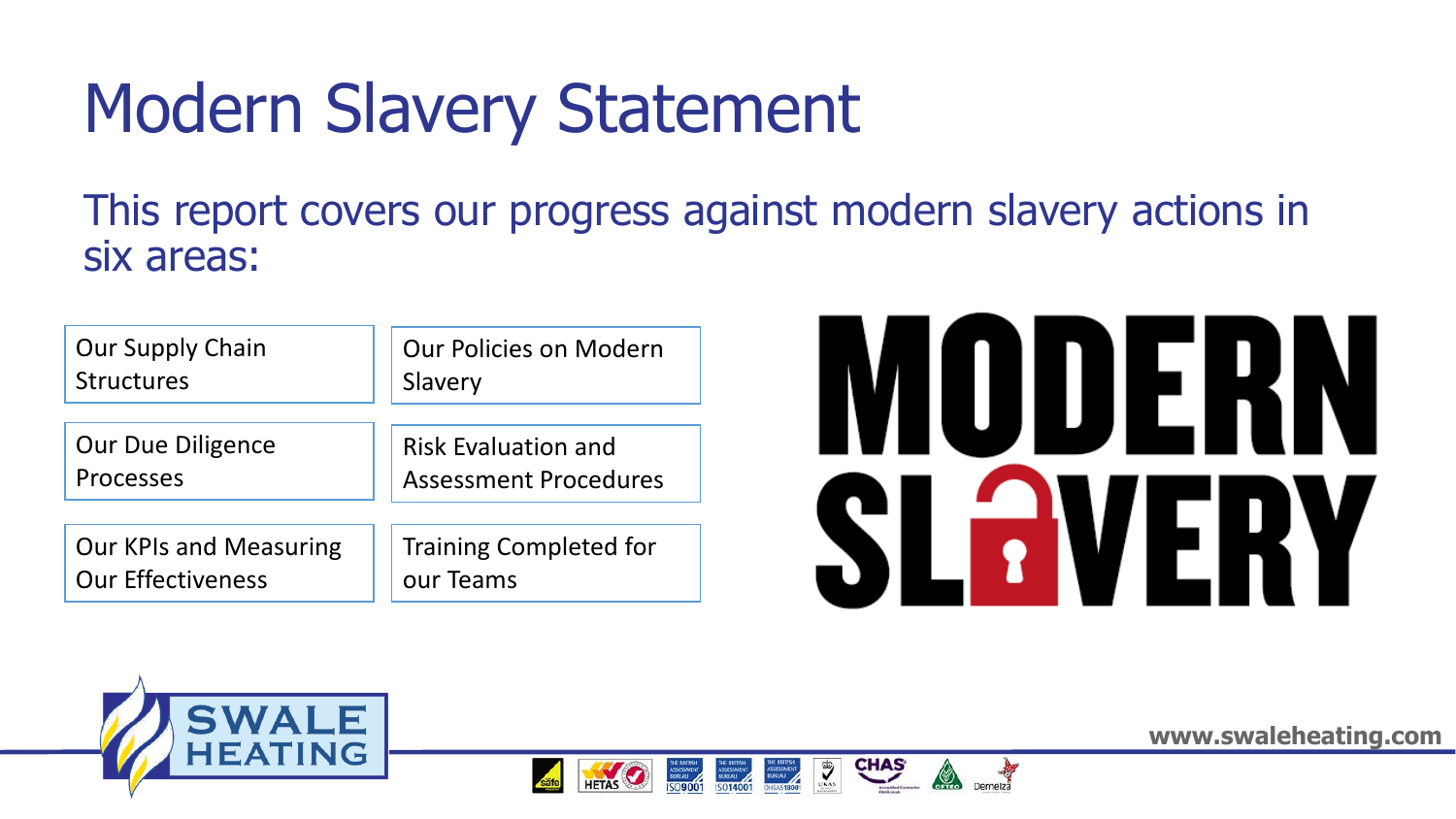## Swale Heating Ltd. Organisation Structure



Internal Operations and Control- Andy Ellis, Chief Operating Officer/ Chief Financial Officer

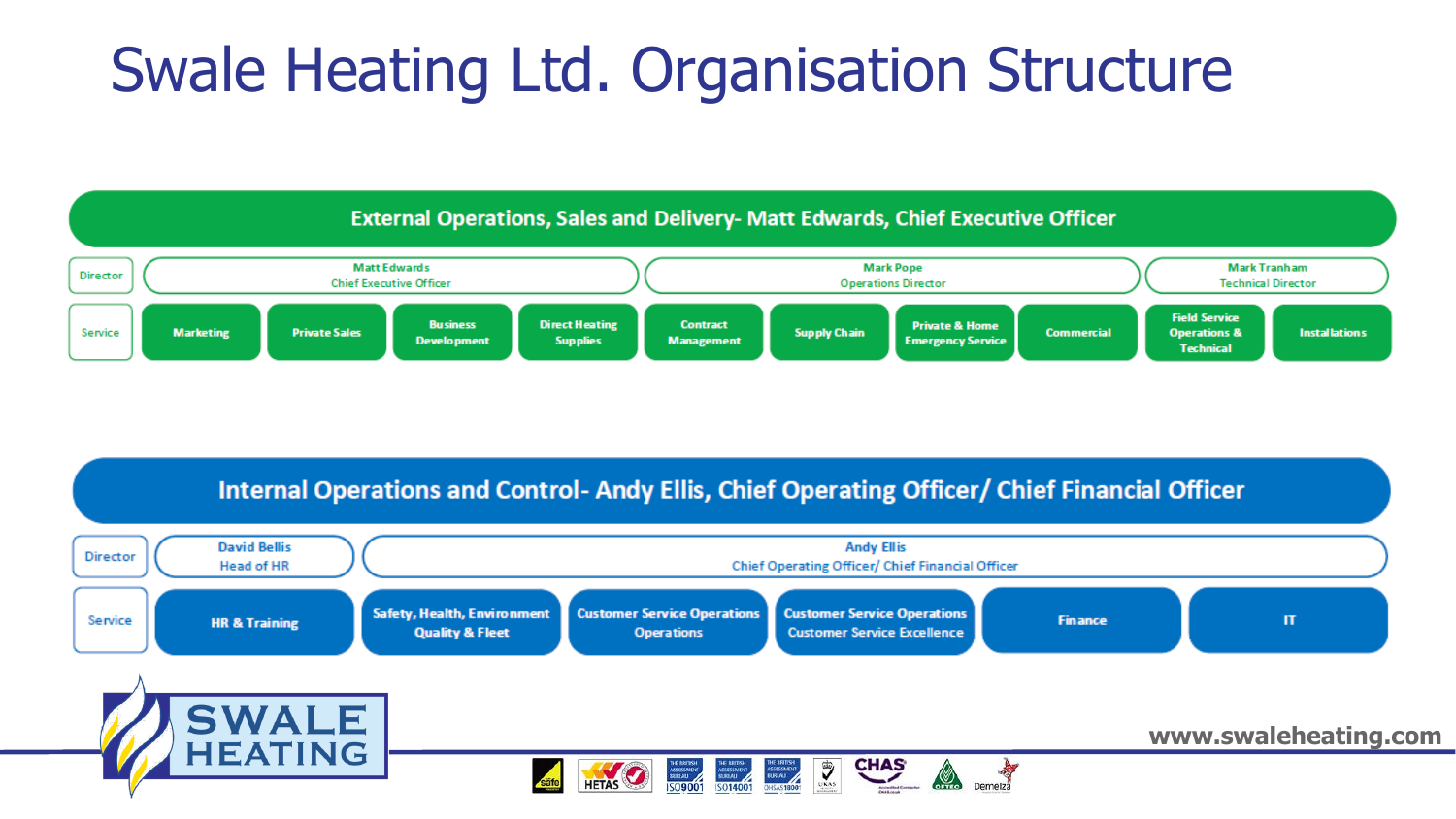# Supply Chain Structure



### **Supplier Overview by Spend Supplier Risk Categorisation**







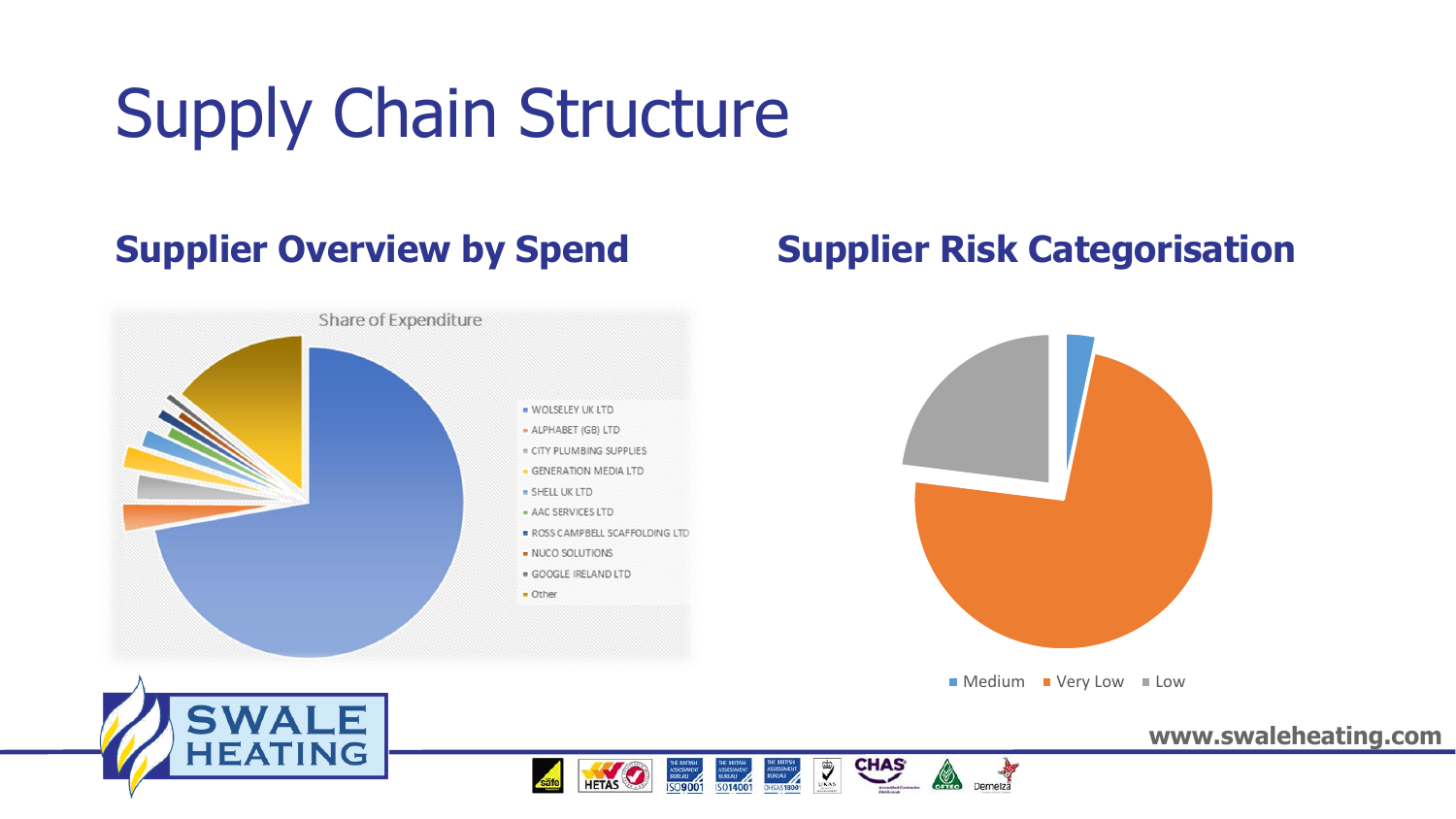### Due Diligence Processes for Modern **Slavery**

- We have resilient auditing processes with all our raw material and parts suppliers and evaluate their conformance to the law based on their risk profile.
- As our top supplier, Wolseley UK LTD has regular compliancy checks, despite the internal risk rating of "Low".
- All new suppliers are initially risk assessed, provided a risk rating, and audited regularly depending on the risk.



 $\sum_{\text{max}}$ 



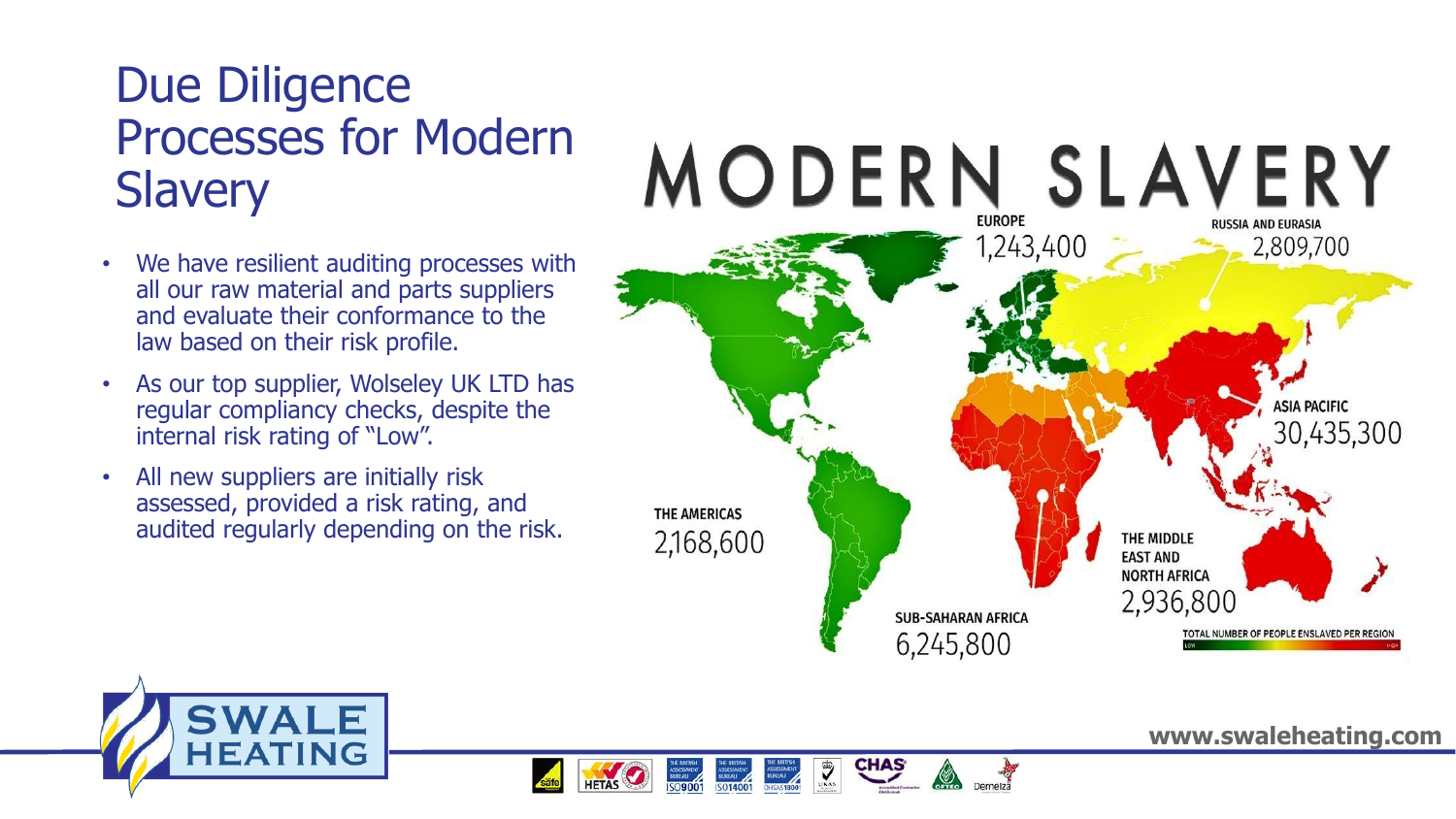## Risk Assessment

### **Medium Risk Suppliers / Clients Lower Risk Suppliers / Clients**

| <b>Organisation</b><br><b>Detail</b>                                                                                                                                                                                                                                                                               | <b>Risk</b><br><b>Assessment</b><br><b>Date</b> | <b>Reason for Risk</b><br><b>Rating</b> | <b>Organisation</b><br><b>Details</b> | <b>Risk</b><br><b>Assessment</b><br><b>Date</b> | <b>Reason for Risk</b><br><b>Rating</b> |
|--------------------------------------------------------------------------------------------------------------------------------------------------------------------------------------------------------------------------------------------------------------------------------------------------------------------|-------------------------------------------------|-----------------------------------------|---------------------------------------|-------------------------------------------------|-----------------------------------------|
| <b>BNS Heating</b><br><b>Spares</b>                                                                                                                                                                                                                                                                                | May 21                                          | New supplier                            | <b>Wolseley UK</b>                    | September 21                                    | Policy training                         |
| Clearabee                                                                                                                                                                                                                                                                                                          | May $21$                                        | New supplier                            | <b>BSS Group</b>                      | September 21                                    | Policy training                         |
| <b>Heatlink</b><br>(Technical<br>solutions Ltd.)<br><b>The Contract of Action</b><br>the control of the control of the control of the control of the control of the control of the control of the control of the control of the control of the control of the control of the control of the control of the control | May 20                                          | New supplier                            | <b>Bansal Heating</b><br>and Plumbing | September<br>2021                               | <b>Policy</b><br>awareness              |



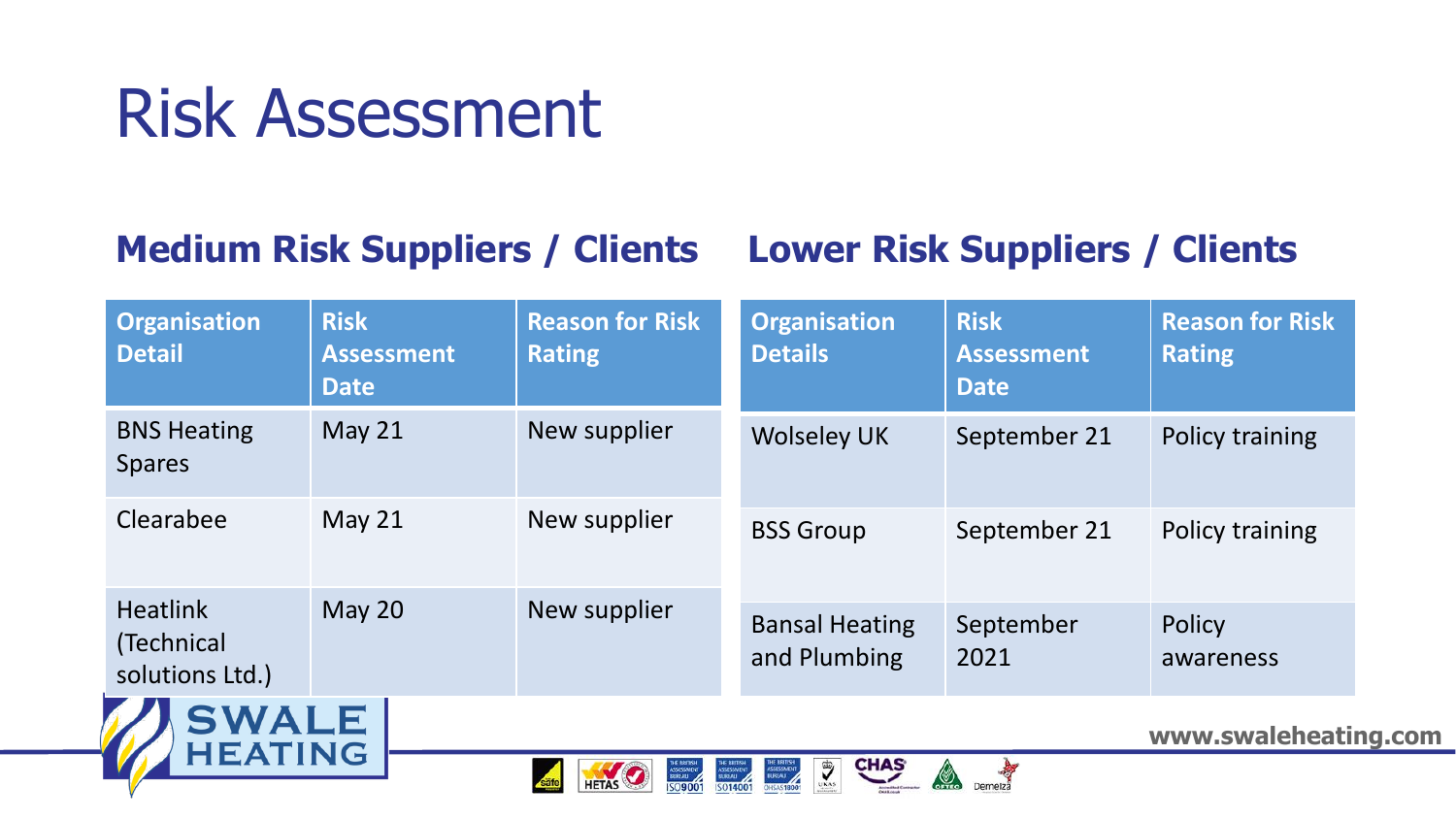# Our Policies on Modern Slavery

Our Policy on Modern Slavery was updated in 2020 and can be viewed in full at:

[https://swaleheatinguk.sharepoint.com/:w:/r/Support%20and%20Control/\\_layouts/15/Doc.aspx?sourcedoc=%7B91F206A3-9A6E-4DF1-](https://swaleheatinguk.sharepoint.com/:w:/r/Support%20and%20Control/_layouts/15/Doc.aspx?sourcedoc=%7B91F206A3-9A6E-4DF1-8D2F-1911EE81CD93%7D&file=Anti-slavery%20Code%20of%20Conduct%20-%202020.docx&action=default&mobileredirect=true&cid=bae5d76f-8234-4f44-8d79-63a6ac48ebb5) 8D2F-1911EE81CD93%7D&file=Anti-slavery%20Code%20of%20Conduct%20- %202020.docx&action=default&mobileredirect=true&cid=bae5d76f-8234-4f44-8d79-63a6ac48ebb5

### Our Policy on Whistleblowing was updated in March 2021 and can be viewed in full at:

[https://swaleheatinguk.sharepoint.com/Support%20and%20Control/HR/Shared/Policies%20and%20Procedures/Whistleblowing%2](https://swaleheatinguk.sharepoint.com/Support%20and%20Control/HR/Shared/Policies%20and%20Procedures/Whistleblowing%20Policy.pdf) 0Policy.pdf

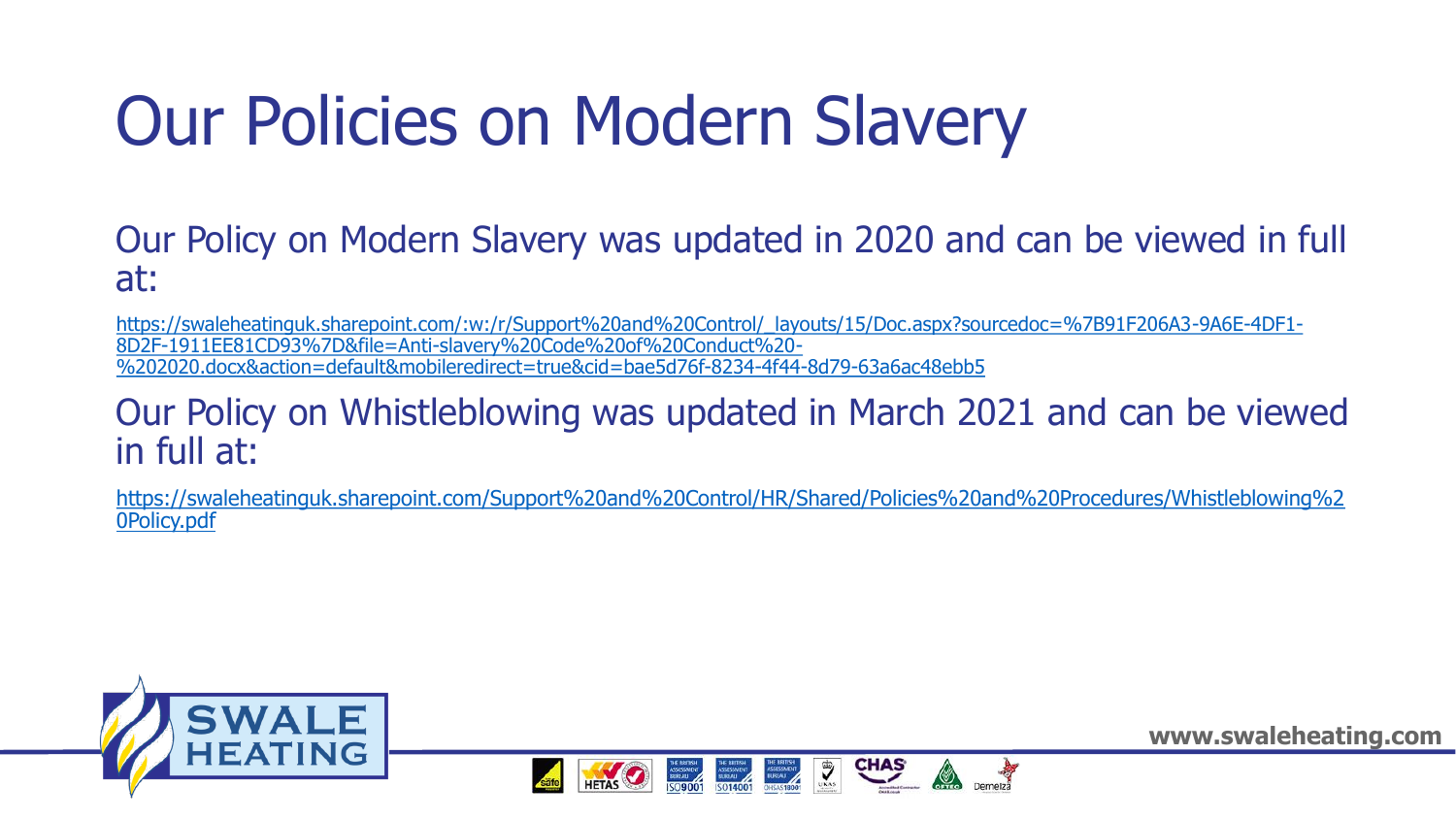### Tracking our Progress and Effectiveness

Swale Heating has a strategy for monitoring and reporting on instances of modern slavery with our business operations and supply chain. This includes the following:

- Regular review of company strategy
- Policies, procedure, & processes
- Director's responsibility
- 3<sup>rd</sup> party agreements
- Training and team engagement
- Preventing slavery within Swale Heating
- Preventing slavery within supply chain by robust auditing

| <b>Strategy Topic</b>                            | <b>Progress Measure</b> | <b>Current Actions</b>                           |
|--------------------------------------------------|-------------------------|--------------------------------------------------|
| <b>Review Company</b><br>Strategy (2020)         | 50% Complete            | <b>Finalise 2020/21</b><br>review and actions    |
| Policies, procedures<br>and processes            | 100% Complete           |                                                  |
| Director's<br>responsibility                     | 80% Complete            | <b>Continued revision</b><br>of responsibilities |
| 3rd Party<br>Agreements                          | 100% Complete           |                                                  |
| <b>Training and</b><br>Engagement                | 90% Complete            | <b>Wider publication</b><br>of awareness         |
| Preventing slavery<br>within SHL                 | 90% Complete            | Complete process<br>audits                       |
| <b>Preventing slavery</b><br>in our supply chain | 60% Complete            | Complete process<br>audits                       |

 $\sum_{n=1}^{\infty}$ 

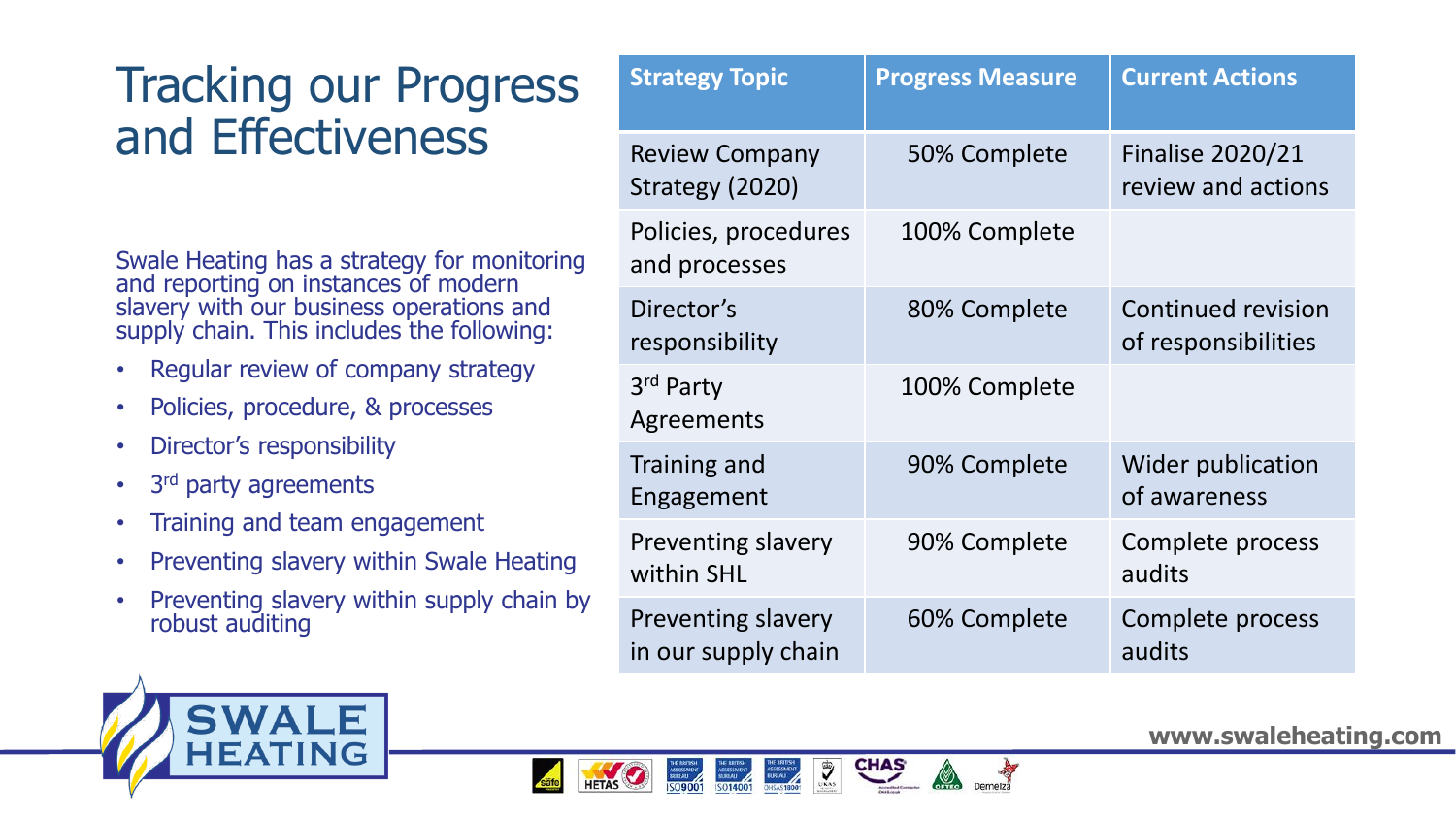# Key Performance Indicators

Swale Heating has three KPIs for measuring the effectiveness of our processes and procedures in eliminating modern slavery:

- 1) 100% Supplier Engagement
- 2) 100% Contractor Compliance
- 3) Modern Slavery awareness training: 100% for new employees and 50% refresher training

These KPIs have been in affect since the beginning of 2021 therefore trends and action points will be reviewed later in the year.

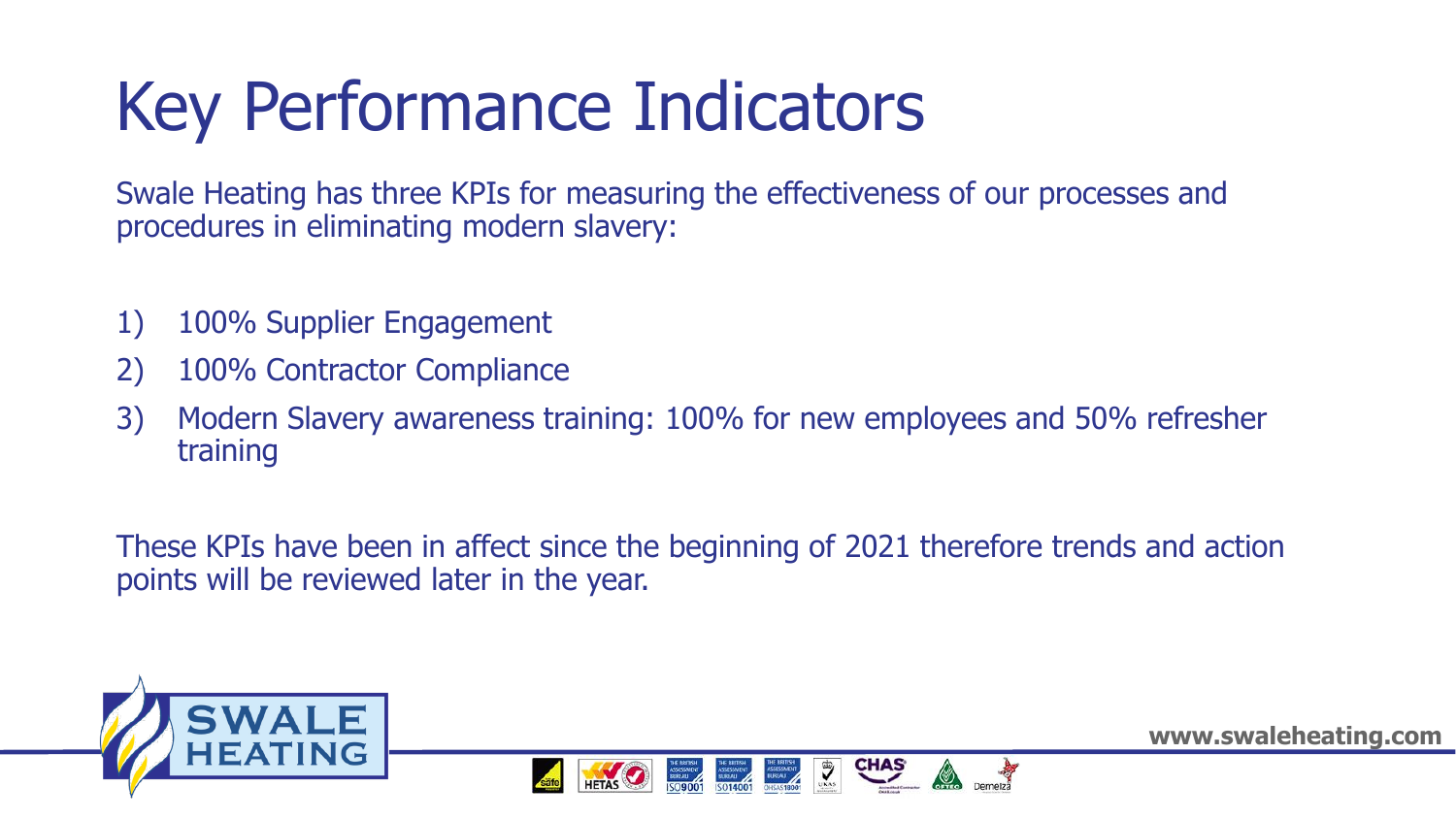## Staff Training and Awareness of Modern Slavery

- All directors, managers and some office based staff have completed foundation training in requirements of the Modern Slavery Act
- Further training is planned for key decision makers regarding their responsibilities in the Act
- Refresher training for all directors and managers is planned for the summer of 2021
- All field staff attended a Modern Slavery toolbox talk in March 2021 to enable them to identify instances of multiple or at risk social housing tenancies. This messaging is periodically put on the agenda to continually keep it at the forefront.



Modern Slavery is the illegal exploitation of people for personal or commercial gain. Victims are trapped in servitude, which they were deceived or coerced into, and cannot leave.

### **MODERN SLAVERY INCLUDES:**